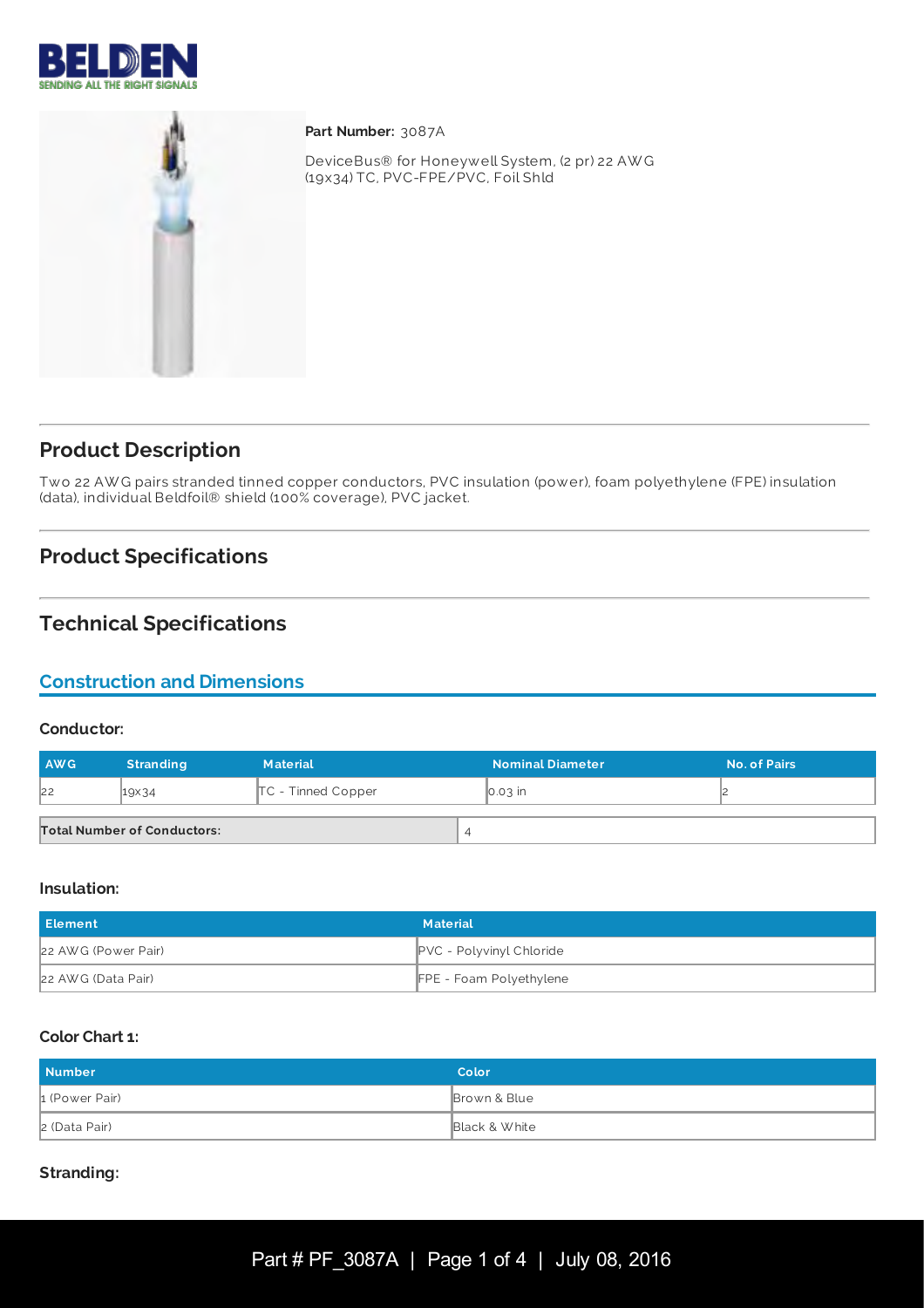| Lay Length |  |
|------------|--|
| $ 2$ in    |  |

#### **Innershield:**

| <b>Type</b> | <b>Material</b>              | <b>Material Trade Name</b> | Coverage [%] |
|-------------|------------------------------|----------------------------|--------------|
| Tape        | Aluminum Foil-Polyester Tape | Beldfoil®                  | $100\%$      |

#### **Outershield 1:**

| <b>Material</b> | <b>Drainwire Material</b> | <b>Drainwire AWG</b> | <b>Drainwire Construction n x D</b> |
|-----------------|---------------------------|----------------------|-------------------------------------|
| Unshielded      | $TC$ - Tinned Copper      |                      | <b>1</b> 9x34 mm                    |

#### **Outerjacket 1:**

| <b>Material</b>                 | <b>Nominal Diameter</b> |
|---------------------------------|-------------------------|
| <b>PVC - Polyvinyl Chloride</b> | $\vert$ 0.29 in         |

### **Electrical Characteristics**

#### **Conductor DCR:**

| Nominal Conductor DCR \ | <b>Nominal Outer Shield DCR</b> |
|-------------------------|---------------------------------|
| 17.5 Ohm/1000ft         | 7.9 Ohm/1000ft                  |

#### **Capacitance:**

| <b>Element</b>                                                   | Nom. Capacitance Conductor to Conductor |  |
|------------------------------------------------------------------|-----------------------------------------|--|
| Data                                                             | 12 pF/ft                                |  |
| 10,000 Mega-Ohm MOhm*1000ft<br><b>Min Insulation Resistance:</b> |                                         |  |

### **High Frequency (Nominal/Typical):**

| Nom. Insertion Loss |  |
|---------------------|--|
| $0.23$ db/100ft     |  |
| $0.42$ db/100ft     |  |
| $0.6$ db/100ft      |  |

#### **Delay:**

| Nominal Velocity of Propagation (VP) [%] | <b>Nominal Velocity of Propagation (VP) Description</b> |
|------------------------------------------|---------------------------------------------------------|
| 76 %                                     | ∥Data                                                   |

#### **High Freq:**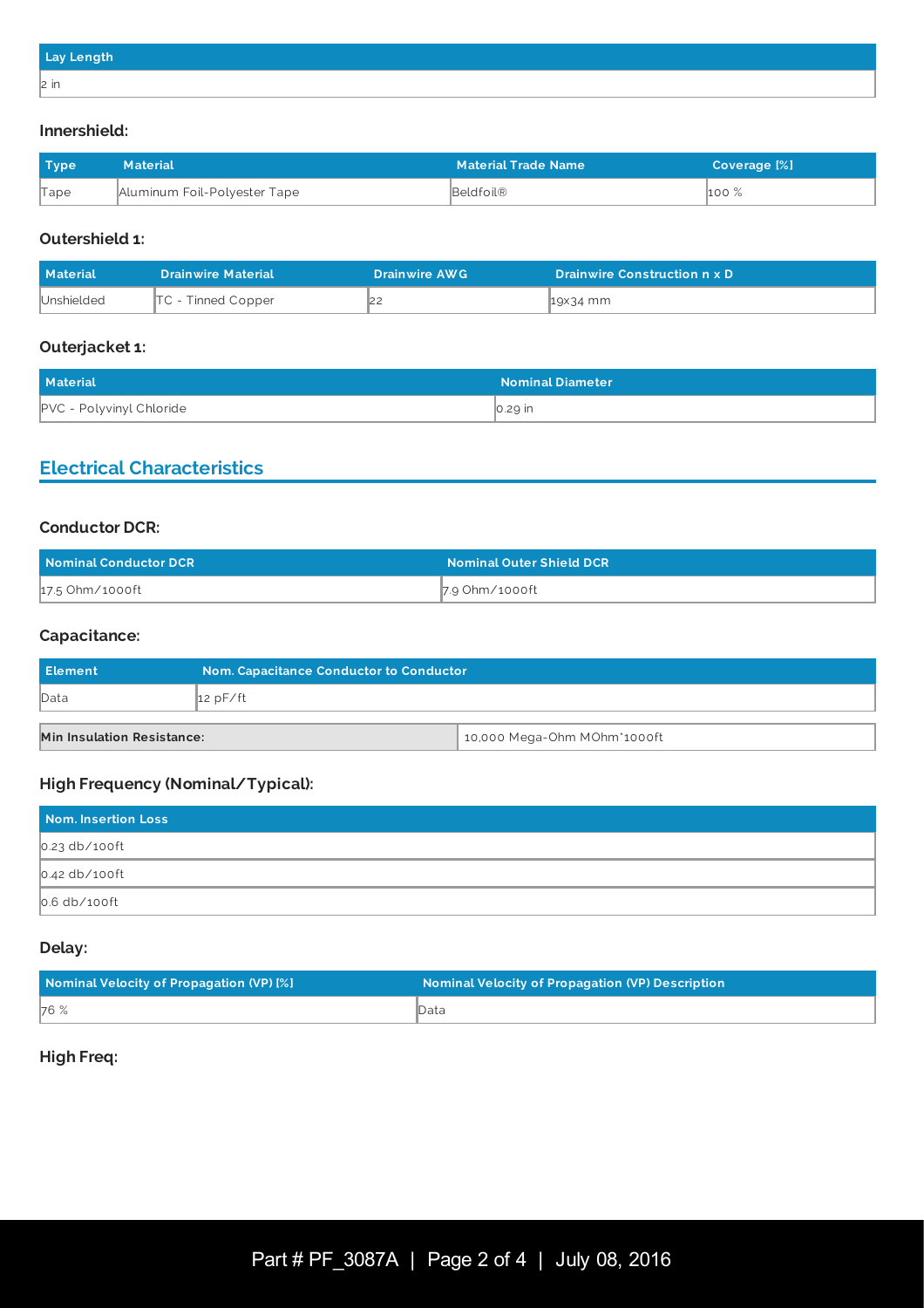| <b>Element</b> | <b>Frequency [MHz]</b> | Max./Min. Input Impedance (unFitted) |
|----------------|------------------------|--------------------------------------|
| Data           |                        | 120 Ohm                              |
| Data           |                        |                                      |
|                | $0.125$ MHz            |                                      |
|                | $\big $ 0.5 MHz        |                                      |
|                | $\vert$ 1 MHz          |                                      |

#### **Current:**

| Max. Recommended Current [A] |  |
|------------------------------|--|
| 3 Amps per conductor @ 25°C  |  |

#### **Voltage:**

| <b>UL Voltage Rating</b> |  |
|--------------------------|--|
| 300 V RMS                |  |

### **Use**

| <b>Max Recommended Pulling Tension:</b> | .5 lbs |
|-----------------------------------------|--------|

### **Safety**

| <b>CSA Flammability:</b> | $-$               |
|--------------------------|-------------------|
| UL Flammability:         | UL1685 UL Loading |

# **Temperature Range**

| <b>Operating Temp Range:</b> | -30°C To +80°C           |
|------------------------------|--------------------------|
| <b>Storage Temp Range:</b>   | -40°C To +80 °C          |
| <b>UL Temp Rating:</b>       | 80°C (UL AWM Style 2464) |

# **Mechanical Characteristics**

| Min Bend Radius/Minor Axis: | 2.9 <sub>in</sub> |
|-----------------------------|-------------------|

### **Part Number**

| Plenum (Y/N):<br>' No |  |
|-----------------------|--|
|                       |  |

### **Standards**

| CA Prop 65 (CJ for Wire & Cable): | CA Prop 65 (CJ for Wire & Cable) |  |
|-----------------------------------|----------------------------------|--|
| MII Order #39 (China RoHS):       | MII Order #39 (China RoHS)       |  |
| NEC/(UL) Specification:           | NEC/(UL) Specification           |  |